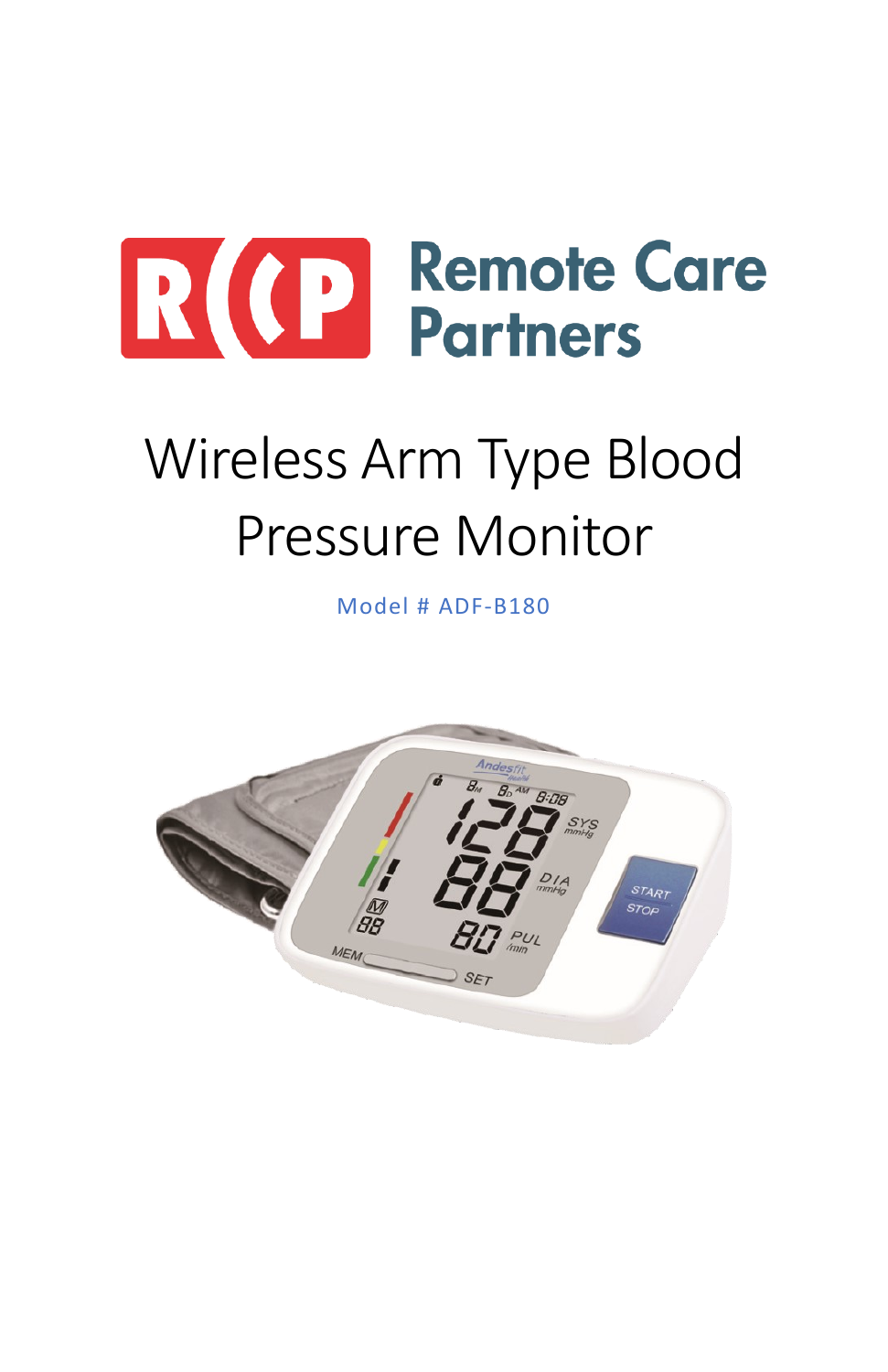# TABLE OF CONTENTS

| PROPER POSITIONING FOR TAKING A BLOOD PRESSURE         |
|--------------------------------------------------------|
|                                                        |
|                                                        |
|                                                        |
|                                                        |
|                                                        |
|                                                        |
|                                                        |
|                                                        |
|                                                        |
| Proper Sitting Position For Taking Your Blood Pressure |
|                                                        |
| Proper Cuff Placement For Taking Your Blood            |
|                                                        |
|                                                        |
|                                                        |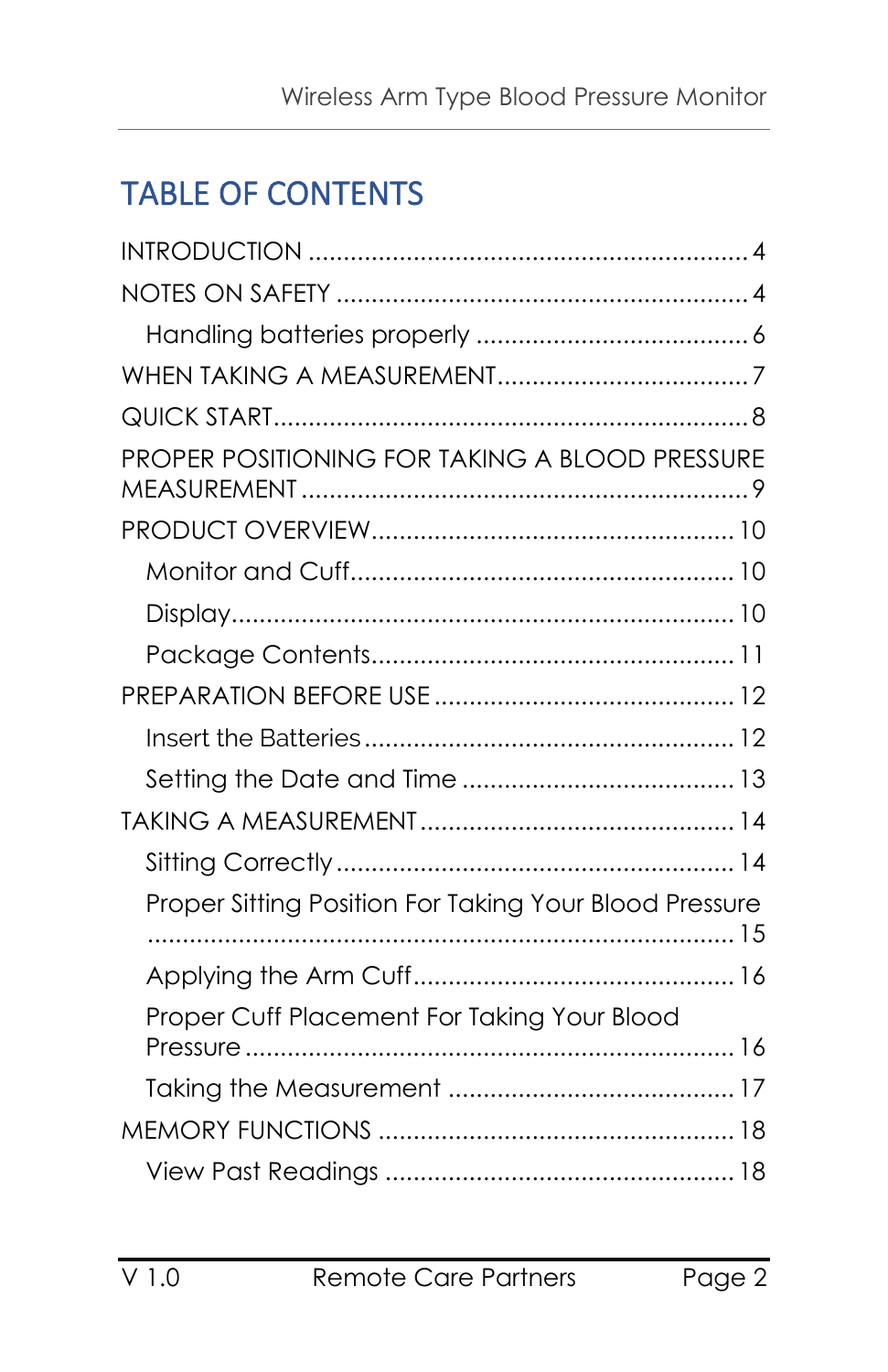| CONTACT INFORMATION AND NOTICES 23 |  |
|------------------------------------|--|
|                                    |  |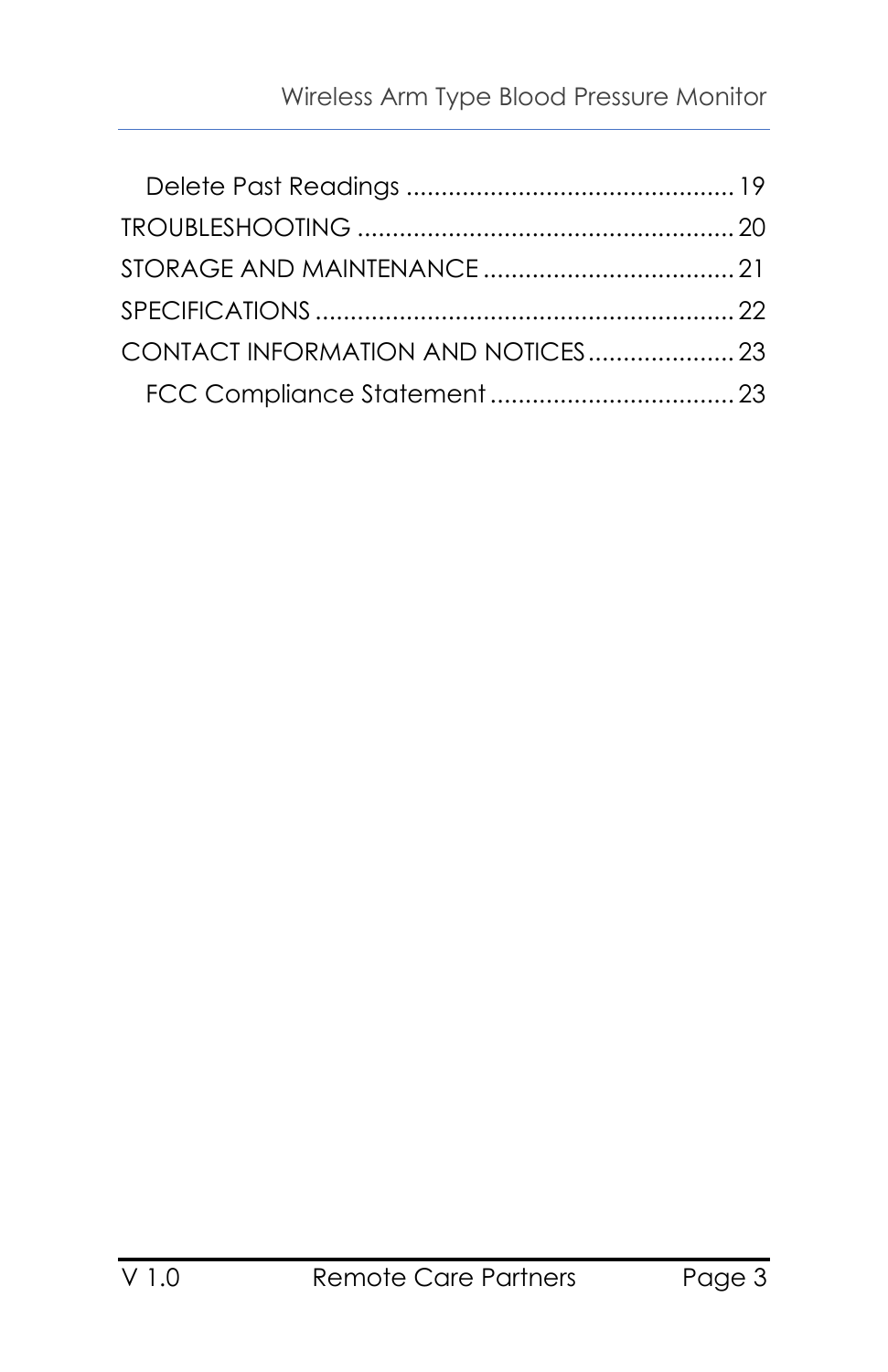Model # ADF-B180 INSTRUCTION MANUAL

## <span id="page-3-0"></span>INTRODUCTION

This Blood Pressure Monitor is provided to you by Remote Care Partners (RCP) for use exclusively with the health monitoring program from your provider.

Please read this manual carefully and keep it handy for future reference

# <span id="page-3-1"></span>NOTES ON SAFETY

#### **Please read this section carefully to familiarize yourself with features and operations before using the unit.**

Babies, young children, or individuals who cannot express their consent are not suitable to take blood pressure measurements.

This device is suitable for use by individuals 12 years old or older.

Individuals with severe arteriosclerosis are not suitable to take blood pressure measurements.

Blood pressure readings may change in the case of pregnancy. Pregnant women can consult their doctor before taking measurements.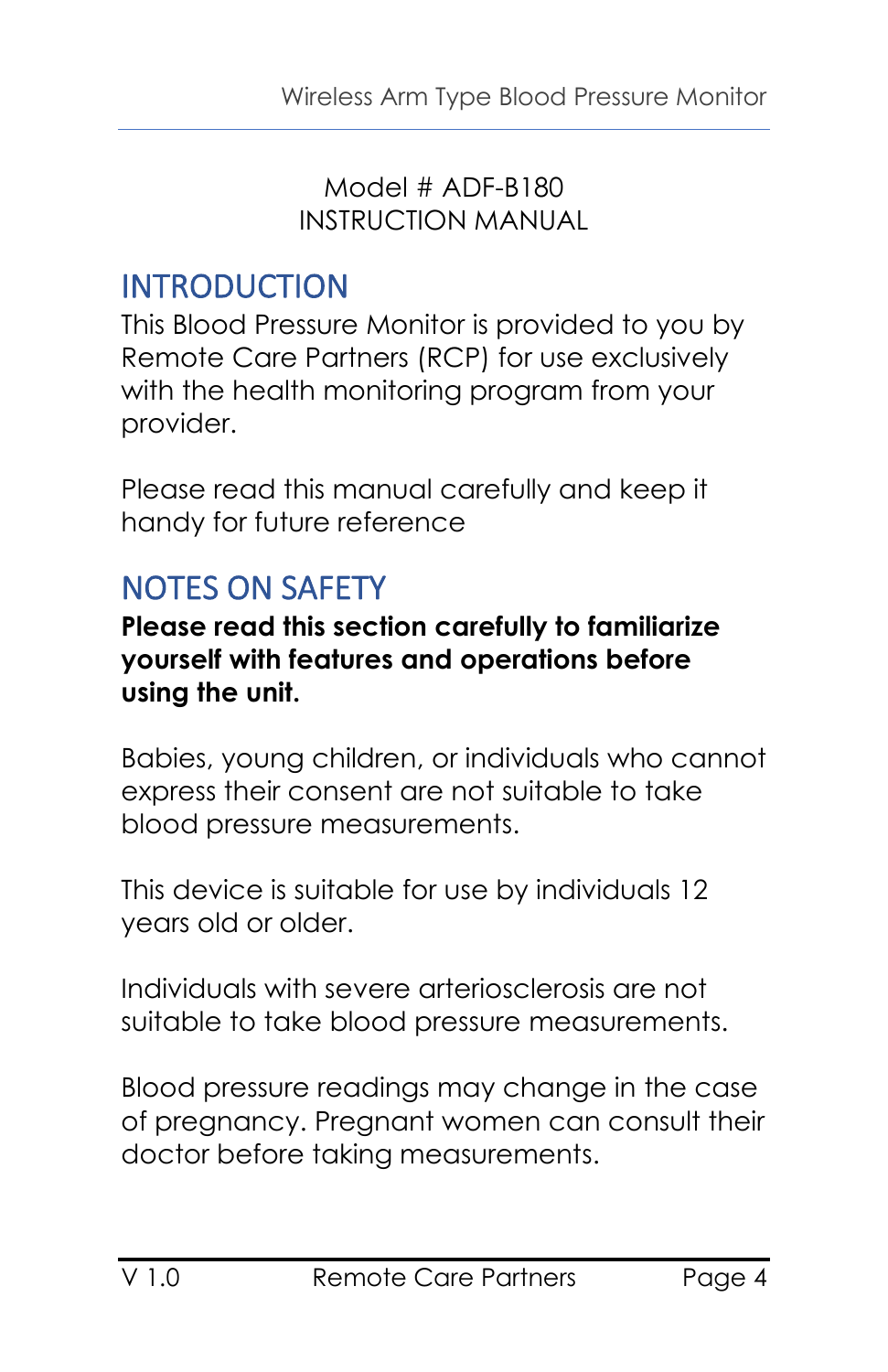Your new digital blood pressure monitor uses the oscillometric method of blood pressure measurement. The monitor detects your blood's movement through your brachial artery and converts the movement into a digital reading. An oscillometric monitor does not need a stethoscope, so the monitor is simple to use.

Intelligent inflation will reduce the uncomfortable feeling by incorrect inflation, shorten the measurement time, and prolong the cuff's usage lifetime.

No modification of this equipment is allowed.

Placing the cuff hose around the neck may cause suffocation.

Do not use alcohol or any other flammable cleaning agent on this device. Use only soap and water.

Do not use the device near a cell phone, as it may cause incorrect readings. Do not use the device in direct sunlight.

Do not use the equipment where flammable gas (such as anesthetic gas, oxygen, or hydrogen)or flammable liquid (such as alcohol)are present.

Do not touch the output of the AC adapter and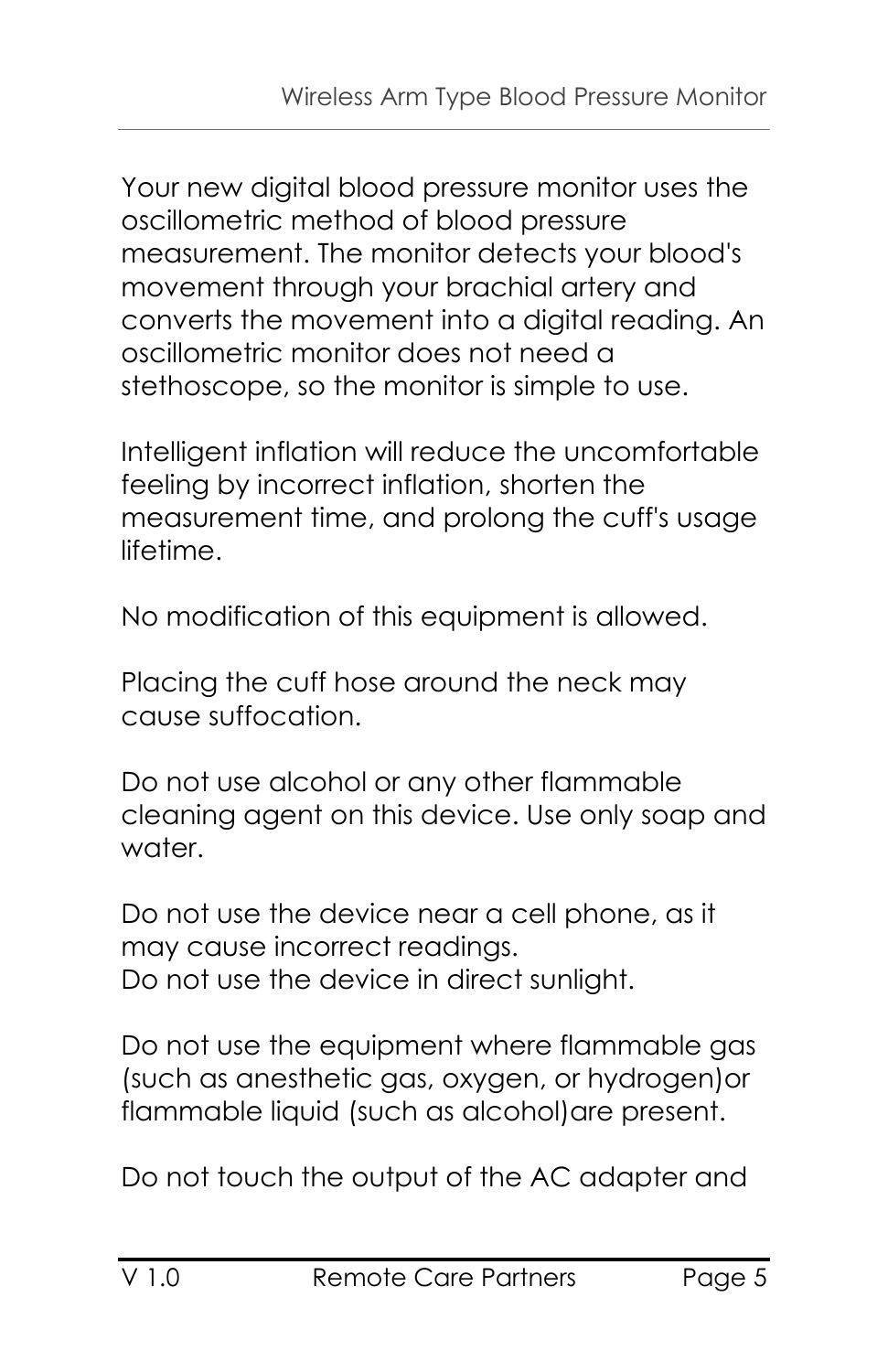the patient simultaneously.

Do not touch the live end of the battery and the patient simultaneously when changing the batteries.

Self-measurement is not medical treatment. Normal blood pressure is 120/80 or less

## <span id="page-5-0"></span>Handling batteries properly

As soon as old batteries run out, replace them with new batteries.

- Remove dead batteries immediately.
- Do not use old and new batteries together.
- Align the polarities of batteries correctly.
- Remove the batteries when the unit will not be used for more than 3 months. Otherwise, batteries may leak and cause damage to the equipment.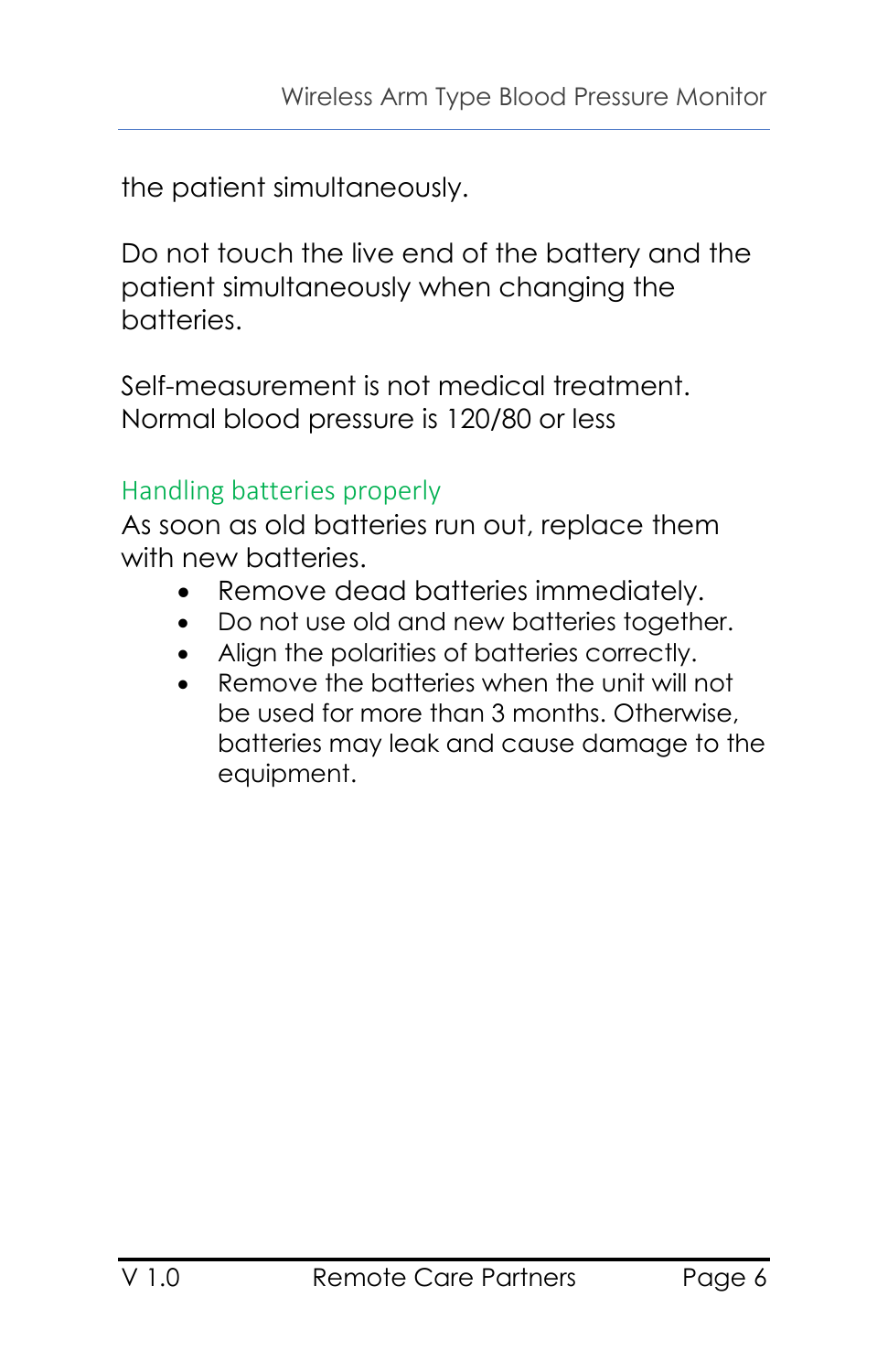## <span id="page-6-0"></span>WHEN TAKING A MEASUREMENT

Avoid smoking, eating, or exercising for 30 minutes before taking measurements.

**Do not allow other people to use your blood pressure monitor. The blood pressure monitor is specifically assigned to you and you only. Allowing other people to use your monitor can mislead your provider.**

Unless otherwise instructed by your provider, you can take your blood pressure on **either arm**.

**Remove tight-fitting or thick clothing from your upper arm. The cuff should be placed on bare skin.**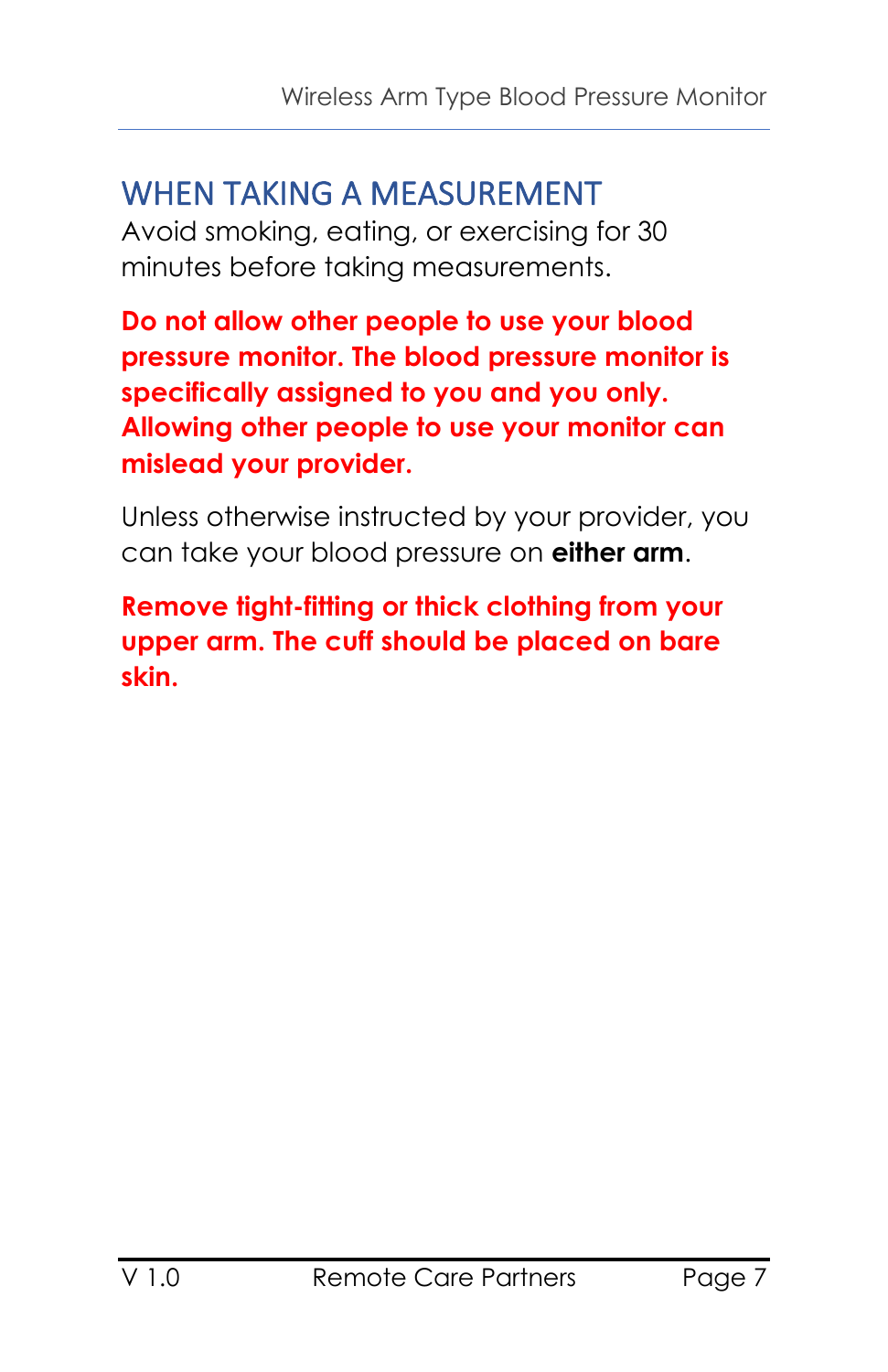## <span id="page-7-0"></span>QUICK START

Avoid smoking, eating, or exercising for 30 minutes before taking measurements.

- 1. Sit upright in a chair with both your feet on the floor.
- 2. Apply the blood pressure cuff to the bare skin of your upper arm. **Do not place the cuff over your clothing**.
- 3. Pull on the end of the cuff until it wraps securely around your upper arm. Place your arm on a table so that the cuff is at the same level as your heart.
- 4. Press the "Stop/Start" button on the device. The cuff will automatically inflate, and the measurement will start. Do not talk or move around while the measurement is taking place.
- 5. When the measurement is complete, the cuff will automatically deflate, and your systolic & diastolic pressure values plus the pulse rate will display on the Blood Pressure monitor.
- 6. The readings will automatically be transferred to the RCP SmartHub and sent to your provider.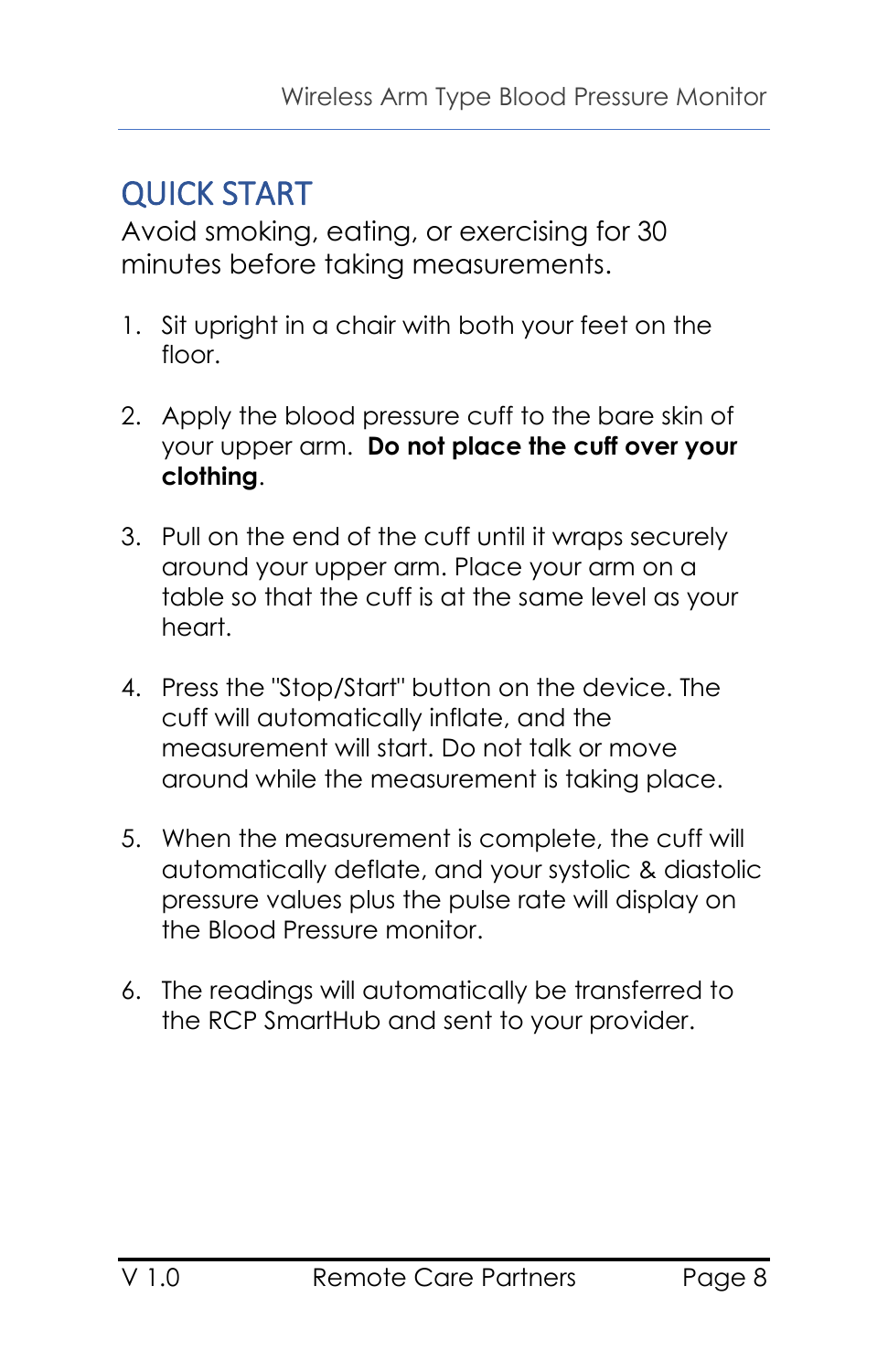# <span id="page-8-0"></span>PROPER POSITIONING FOR TAKING A BLOOD PRESSURE MEASUREMENT



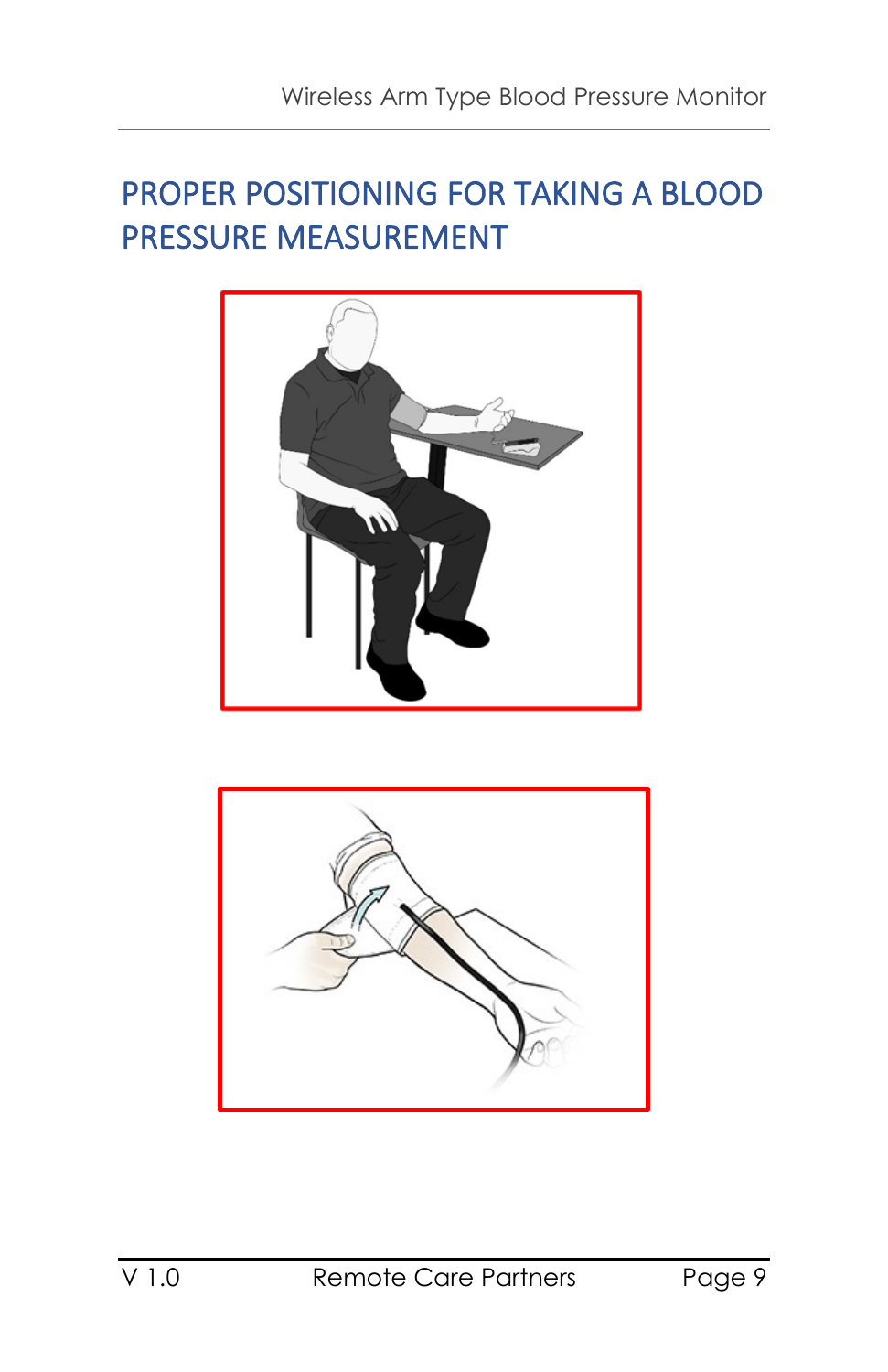# <span id="page-9-0"></span>PRODUCT OVERVIEW

## <span id="page-9-1"></span>Monitor and Cuff



#### <span id="page-9-2"></span>Display

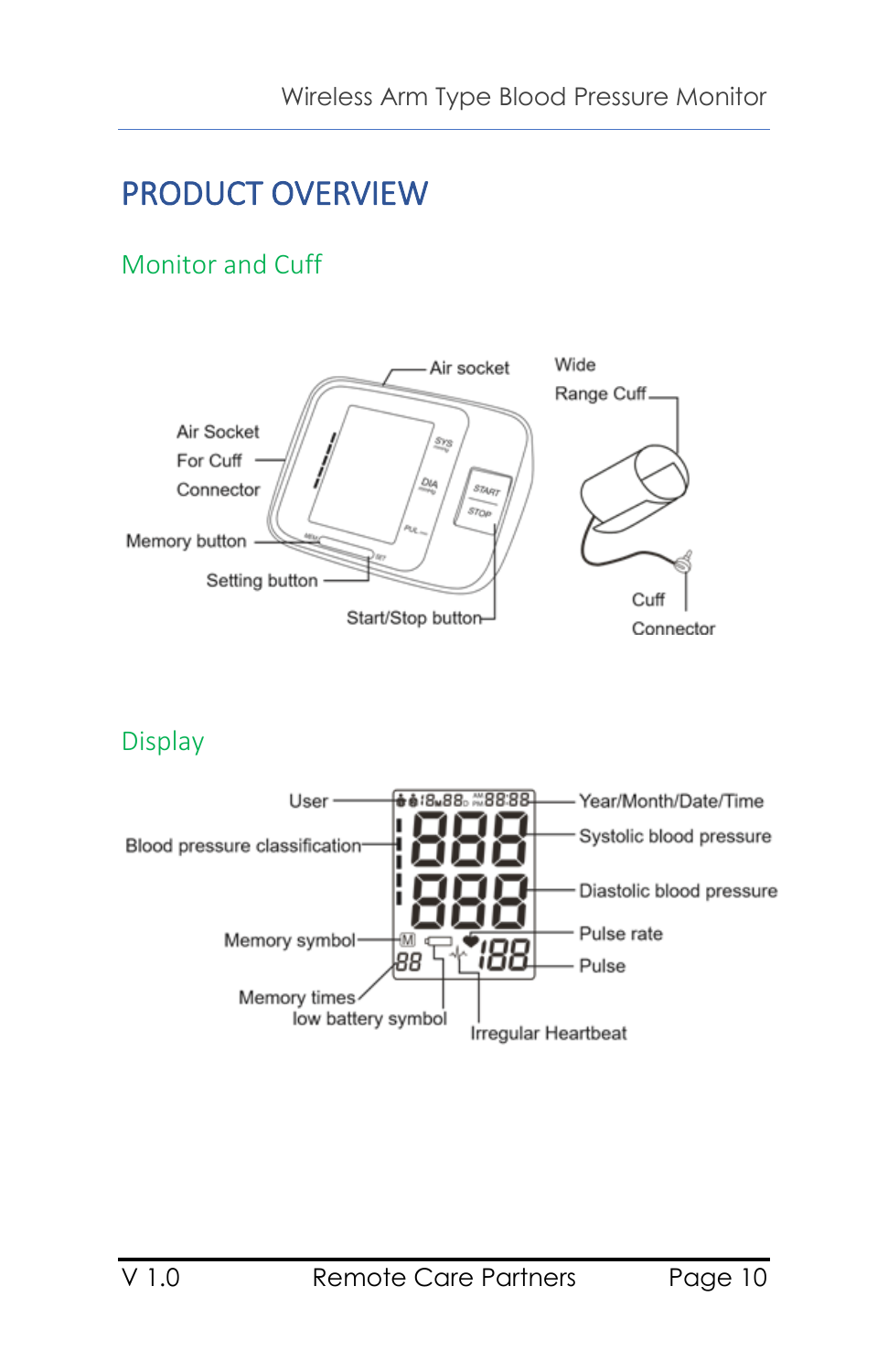## <span id="page-10-0"></span>Package Contents



Main Unit



Arm Cuff

 $4 \times AA$ **Alkaline Batteries** 

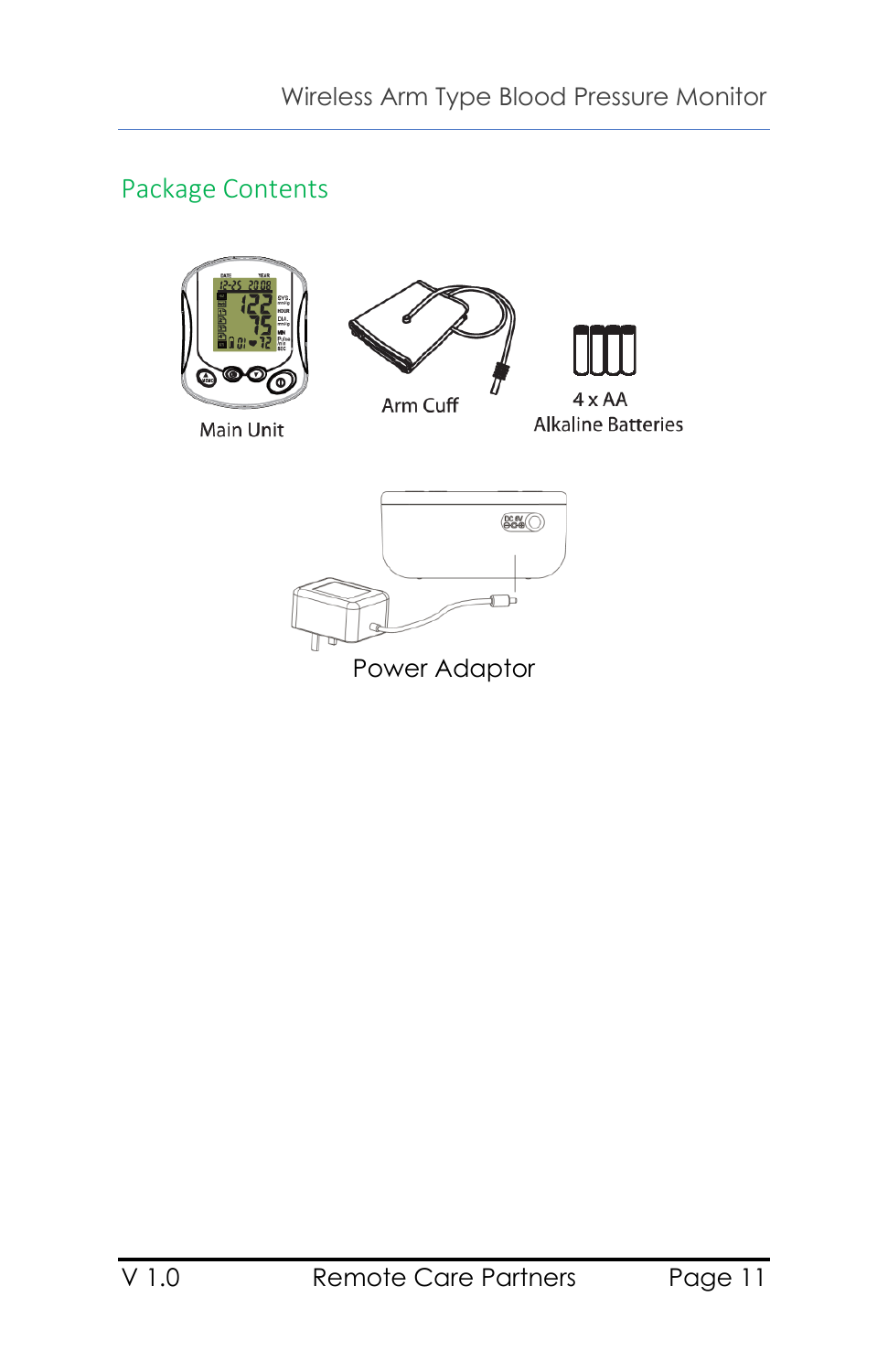# <span id="page-11-0"></span>PREPARATION BEFORE USE

## <span id="page-11-1"></span>Insert the Batteries

**New batteries were installed in your device before shipping. Unless instructed by a support person, skip this section**

- 1. Pull and lift on the lock to remove the battery cover.
- 2. Insert 4 AA 1.4V alkaline batteries with the polarities in the correct direction.
- 3. Replace the battery cover
- 4. Press the battery cover lightly until the lock securely clicks into place.

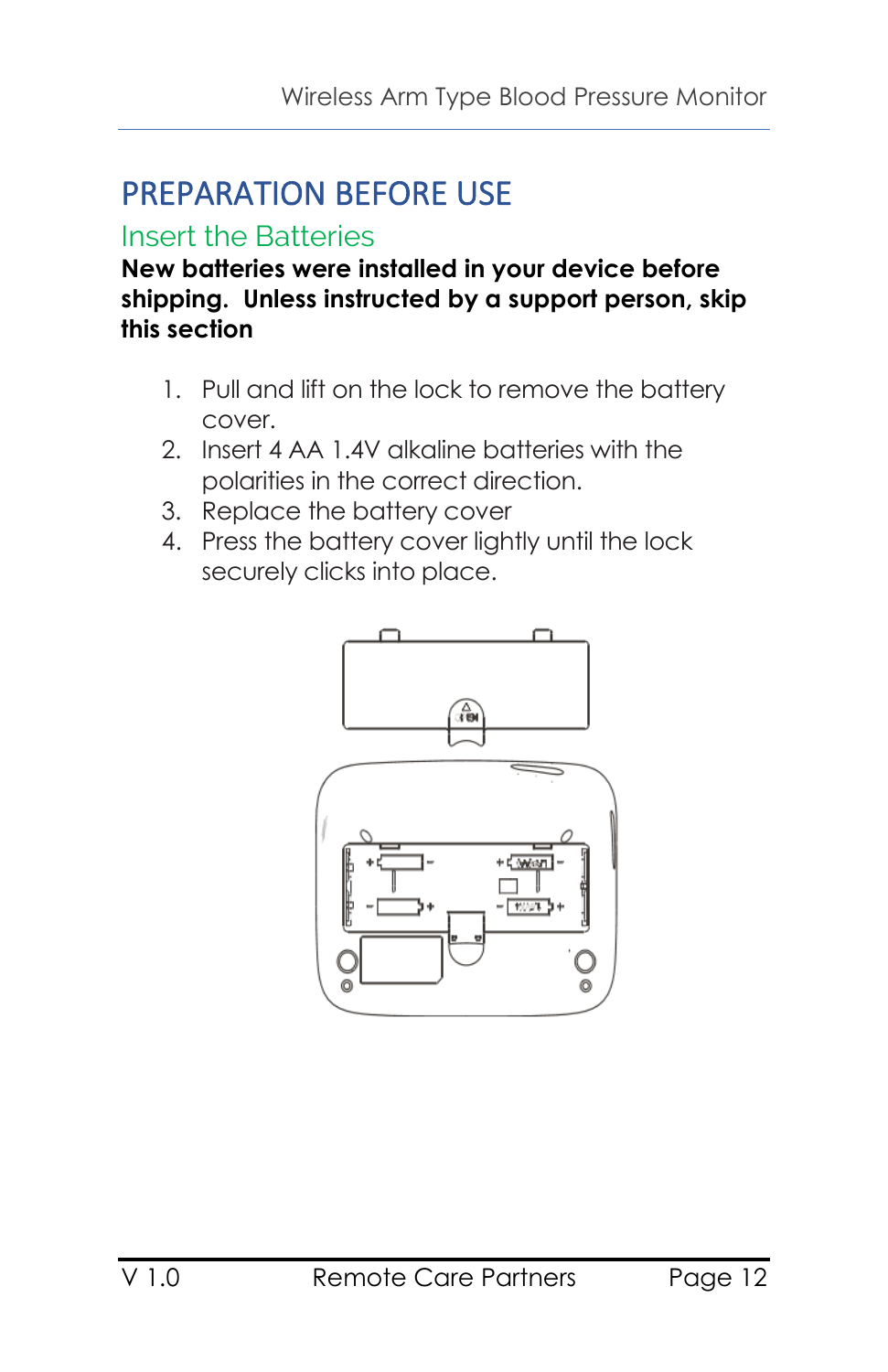## <span id="page-12-0"></span>Setting the Date and Time

It is not necessary to set the Date and Time on the device. The Date and Time of your readings are provided by the SmartHub.

The Time and Date on the SmartHub are automatically synchronized with our servers.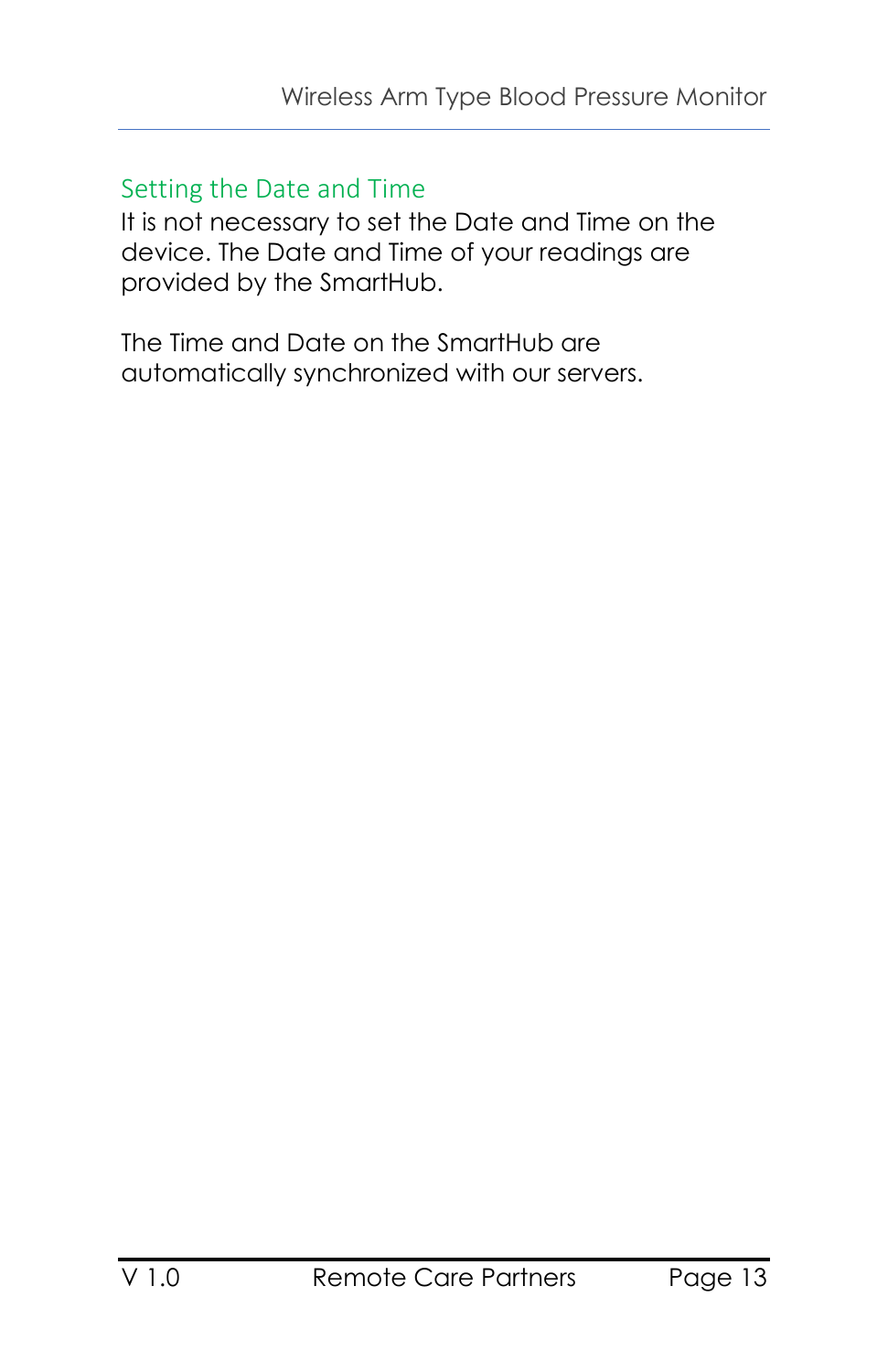# <span id="page-13-0"></span>TAKING A MEASUREMENT

Note:

- Avoid smoking, eating, or exercising for 30 minutes before taking a measurement.
- **Do not move or talk during measurement.**
- Measurement can be taken on either arm.

## <span id="page-13-1"></span>Sitting Correctly

- 1. Relax
- 2. Sit upright in a chair with both your feet on the floor.
- 3. Remove tight-fitting or thick clothing from your upper arm. Apply the blood pressure cuff to the bare skin of your upper arm. Do not place the cuff over your clothing.
- 4. Place your arm on a table so that the cuff will be at the same level as your heart.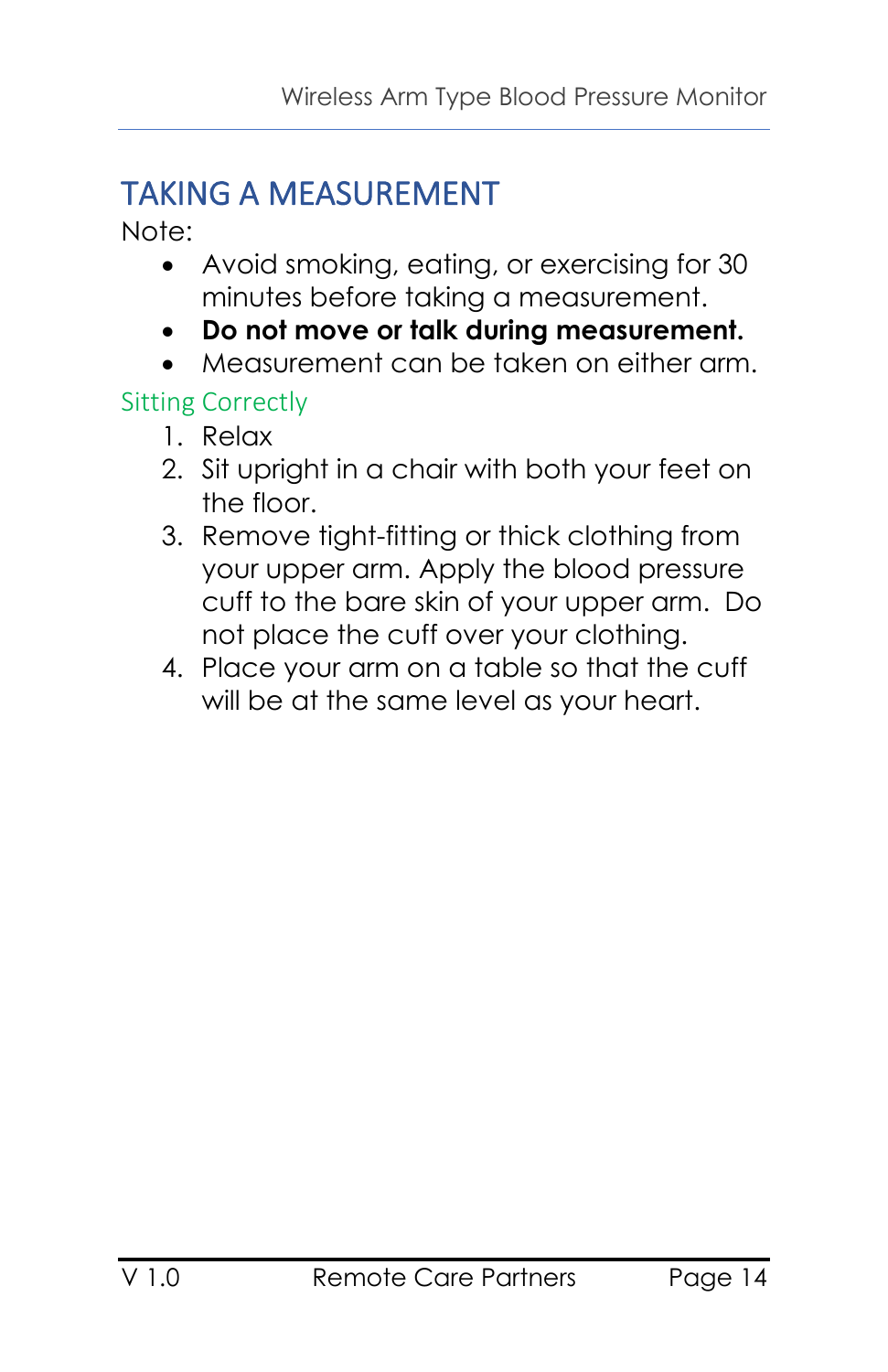## <span id="page-14-0"></span>Proper Sitting Position For Taking Your Blood Pressure

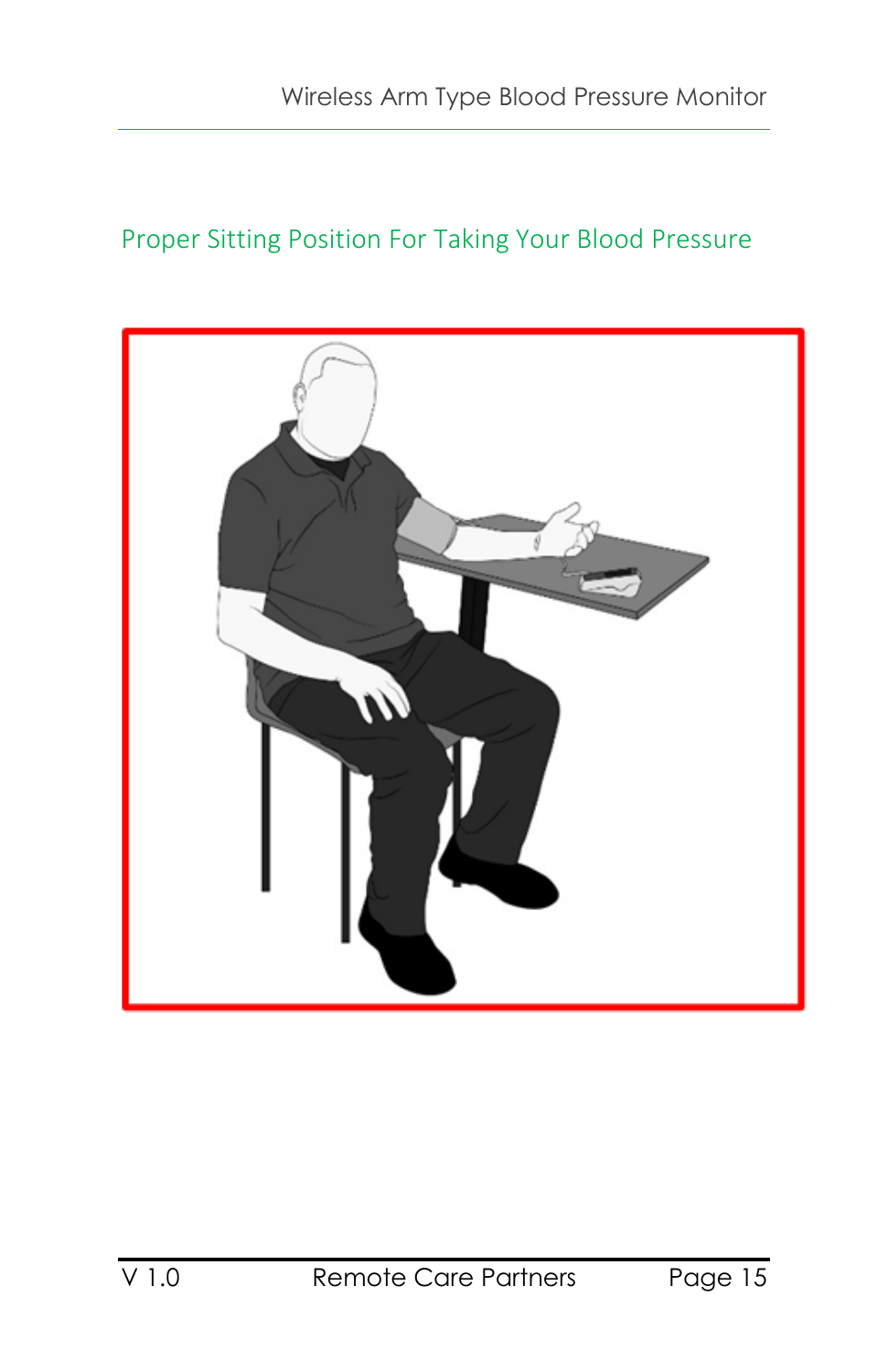<span id="page-15-0"></span>Applying the Arm Cuff

- 1. Place your elbow on a table, palm facing upward, and wrap the arm cuff around the upper left arm.
- 2. Pull on the end of the cuff until it wraps securely around your upper arm. Do not overtighten the cuff. Allow ½ inch between the bottom of the cuff and your elbow ioint.
- 3. The air tube should run along the inside of your arm.
- 4. Make sure the cuff is at the same level as your heart.

## <span id="page-15-1"></span>Proper Cuff Placement For Taking Your Blood Pressure

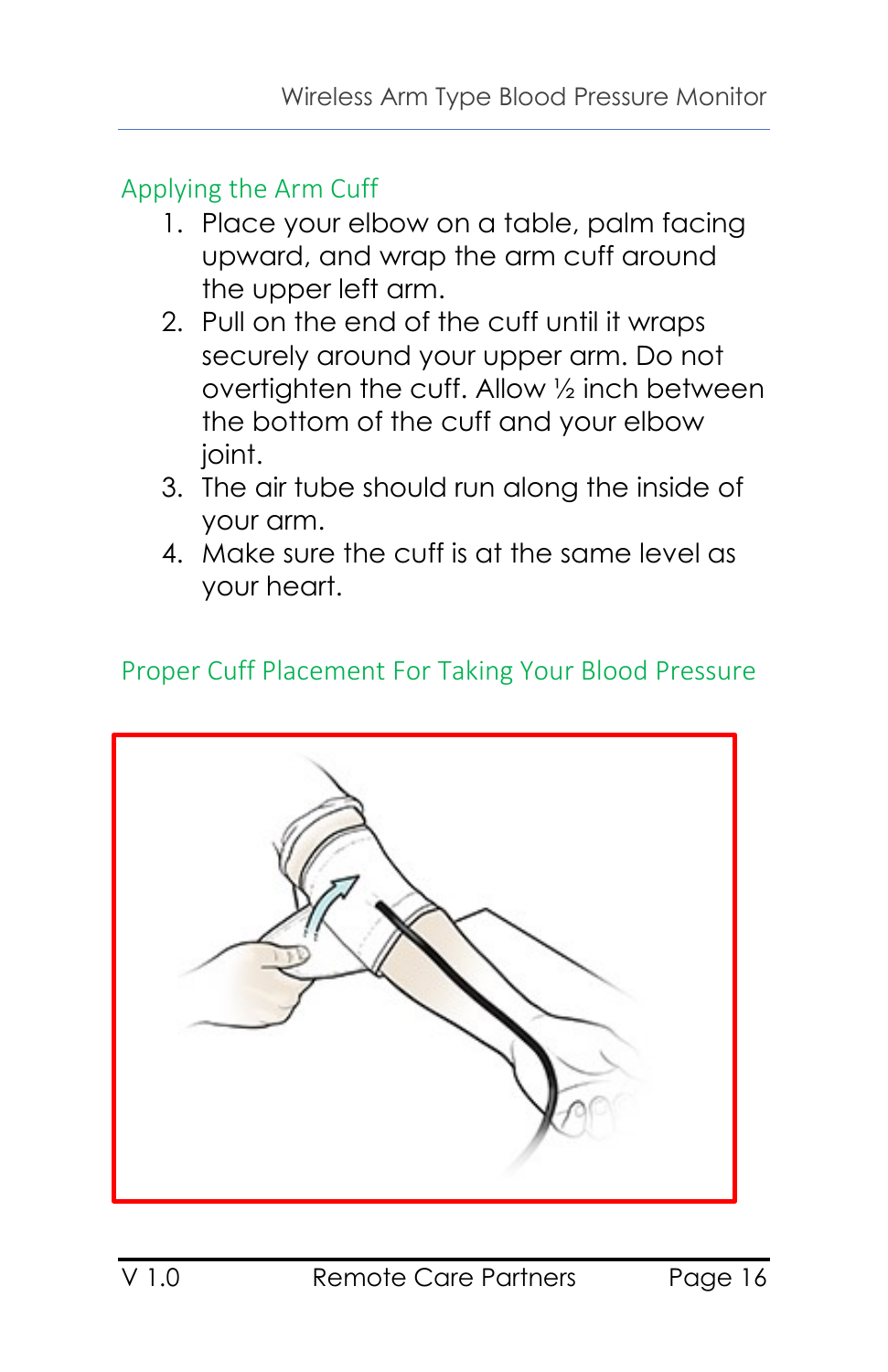## <span id="page-16-0"></span>Taking the Measurement

1. After the cuff is properly placed on your upper arm, Press the "Start/Stop" Button.



- 2. The cuff will automatically inflate, and the measurement will start. The rising pressure in the cuff is shown on the display. Do not talk or move around while the measurement is taking place.
- 3. When the measurement is complete, the cuff will automatically deflate, and your systolic & diastolic pressure values and pulse rate will display on the Blood Pressure monitor.
- 4. The readings will automatically be transferred to the RCP SmartHub and sent to your provider.

**You can press the "Start/Stop" button at any time to stop the measurement and deflate the cuff.**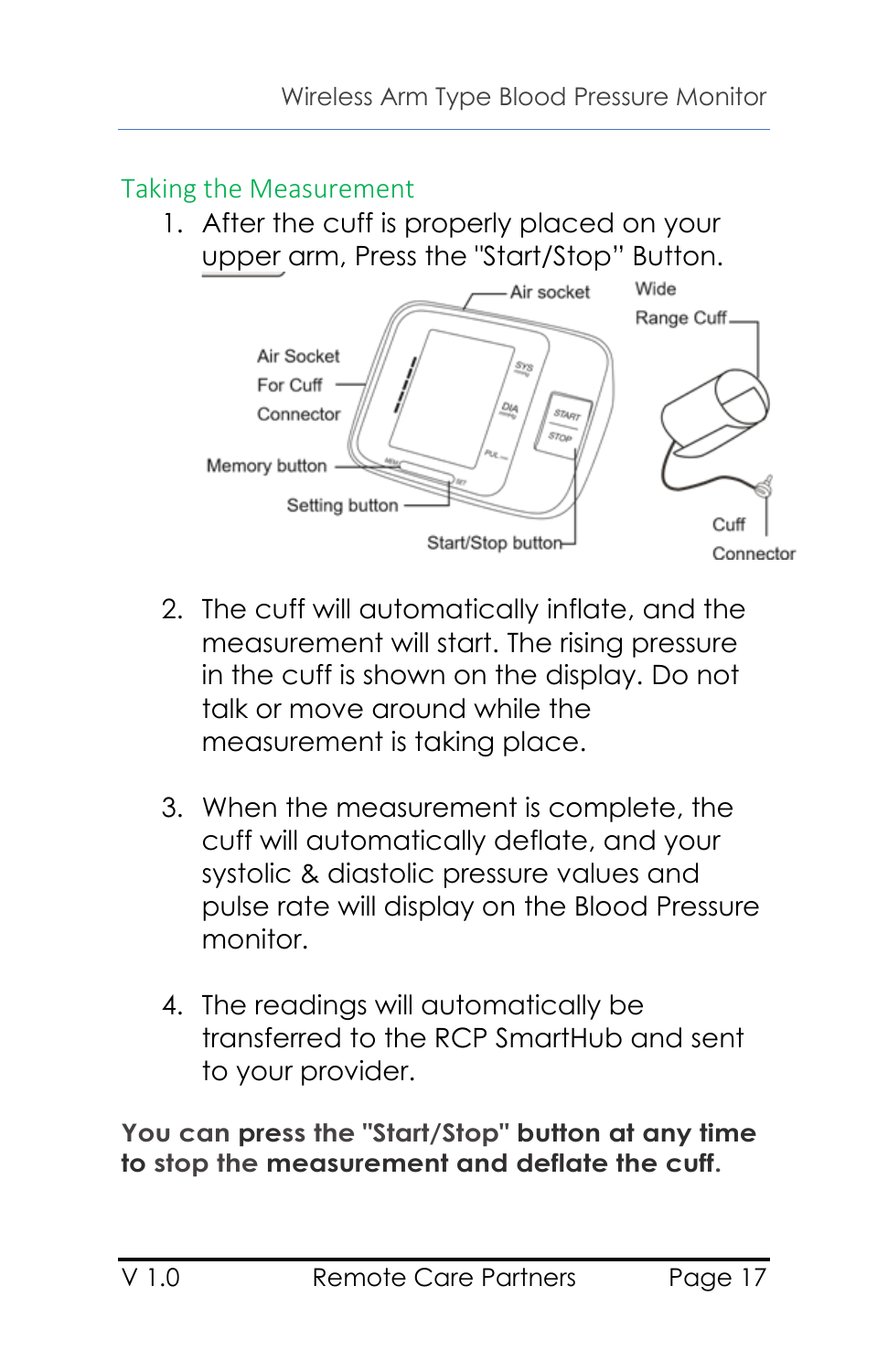## <span id="page-17-0"></span>MEMORY FUNCTIONS

Although the device does store reading, these stored reading are not used by the RPM service.

Each measurement is transferred via the SmartHub as it is taken.

#### **Measurements taken beyond the range of the SmartHub are lost to the system.**

#### <span id="page-17-1"></span>View Past Readings

Press the MEMORY button when power is off. The latest value will be shown. Press the MEMORY button again, to see the next stored measurement. Each time the MEMORY button is pressed, the next measurement in the memory will be displayed.

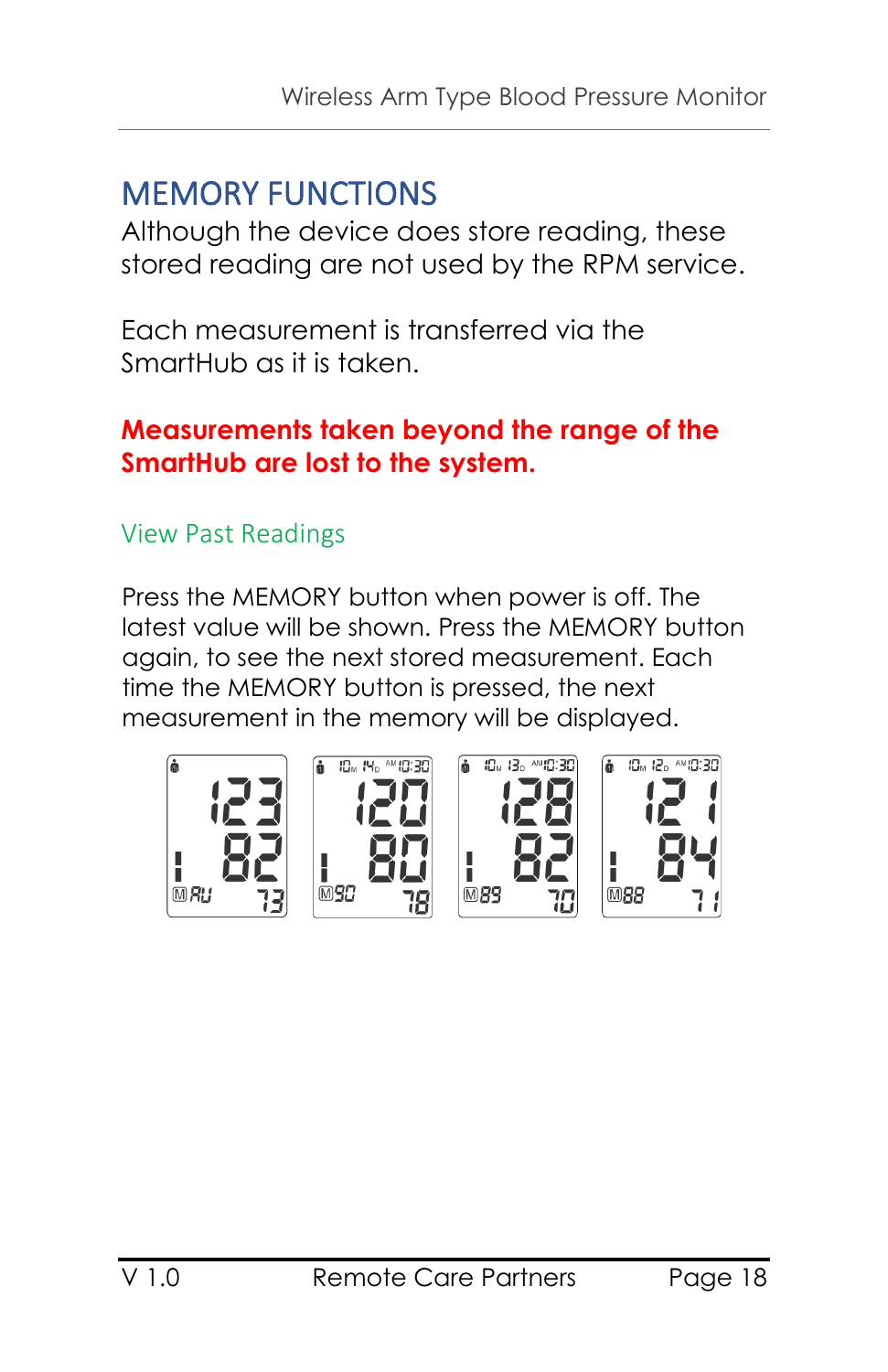#### <span id="page-18-0"></span>Delete Past Readings

If you are sure that you want to permanently remove all stored readings. press the SETTINGS button 6 times until CL appears. Press the START/STOP button, CL will flash 3 times to indicate that all stored measurements have been erased. If you press the MEMORY button and "no" is shown on the display, then all stored measurements have been successfully erased.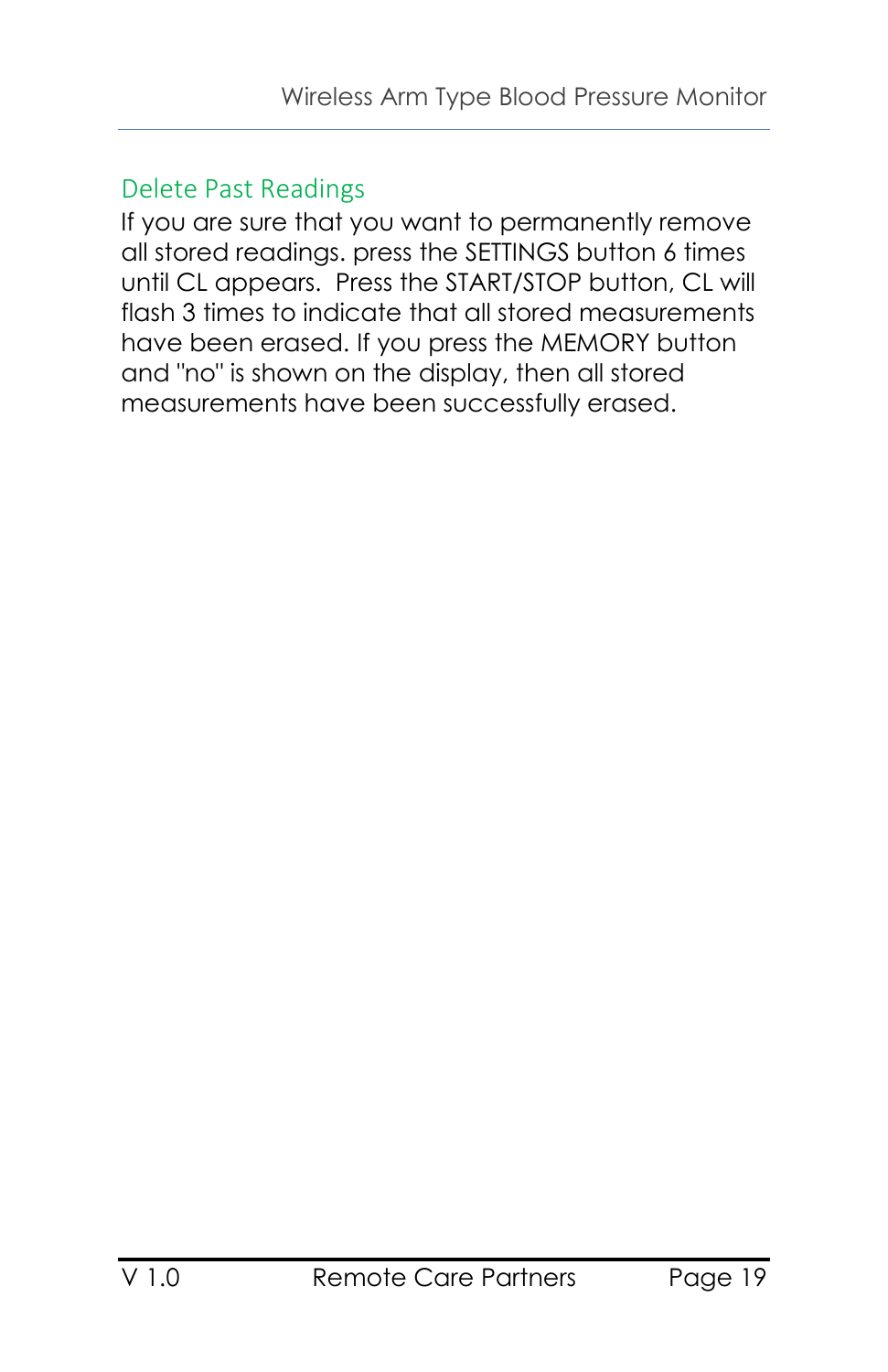## <span id="page-19-0"></span>TROUBLESHOOTING

| Symbol                 | Cause                             | Correction                                       |
|------------------------|-----------------------------------|--------------------------------------------------|
| $F - 1$                | Weak signal or                    | Wrap the cuff properly.                          |
|                        | pressure change<br>suddenly       | Remeasure with cuff properly positioned          |
| $E - 2$<br>disturbance |                                   | When near a cell phone or other high radiant     |
|                        | External strong                   | device, the measurement may fail.                |
|                        |                                   | Keep still and no talking during the             |
|                        |                                   | measurement.                                     |
| $E - 3$                |                                   | Wrap the cuff properly.                          |
|                        | Appears error during<br>inflation | Make sure that the air plug is properly inserted |
|                        |                                   | into the unit.                                   |
|                        |                                   | Remeasure.                                       |
| $E-5$                  | Abnormal blood                    | Wait 30 minutes. Relax and repeat                |
|                        |                                   | measurement. If you get unusual readings         |
|                        | pressure                          | over 3 measurements, contact your doctor.        |
|                        | low battery                       | Replace all the worn batteries with new ones.    |

| Problem         | Check                                                  | <b>Cause and solutions</b>                    |
|-----------------|--------------------------------------------------------|-----------------------------------------------|
| Nο<br>power     | Check the battery power                                | Replace new one                               |
|                 | Check the polarity position                            | Reinstall batteries with proper<br>placement. |
| Nο<br>inflation | Is the cuff connector<br>inserted into the air socket? | Insert into the air socket tightly            |
|                 | Is the plug, hose, or cuff<br>leaking?                 | Change a new cuff                             |
| Err and<br>stop | Arm movement during<br>measurement                     | Keep still during measurements                |
| working         | Talking during measurement                             | Keep quiet during measurement.                |
| Cuff leak       | Is the cuff wrap too loose                             | Wrap the cuff tightly                         |
|                 | Is the cuff broken                                     | Change a new cuff                             |

If you cannot solve your issue using the tables above, please contact Support at 855-477-7000. Do not disassemble the unit.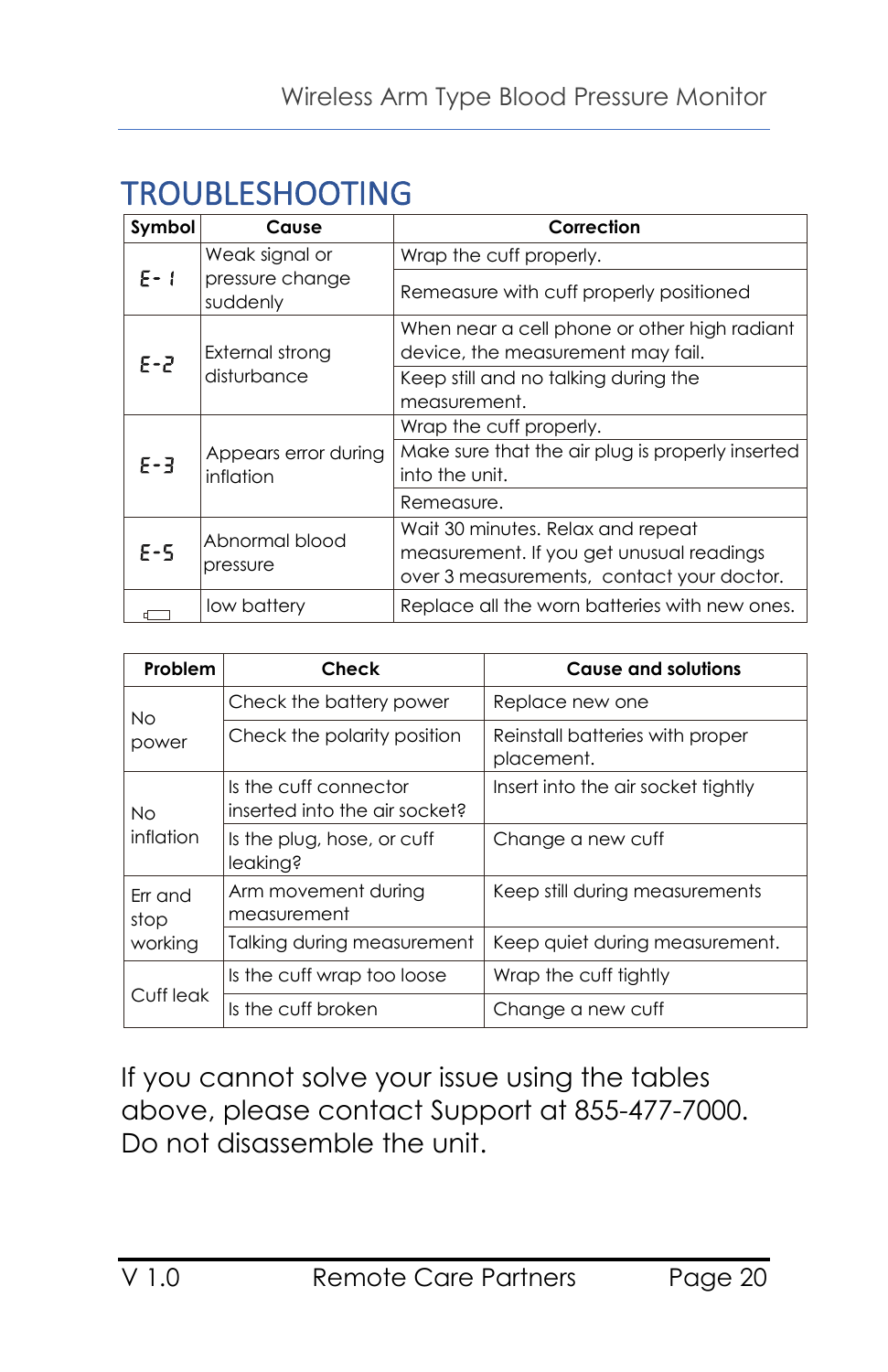## <span id="page-20-0"></span>STORAGE AND MAINTENANCE

- Keep the unit away from direct sunlight, extreme temperature, humidity, or moisture.
- Use a dry, soft cloth to clean the unit, or if desired, use a cloth lightly dampened with water.
- Do not use alcohol, benzene, thinner, or other volatile liquids to clean the unit.
- Do not wash or expose the arm cuff to liquid.
- Remove the batteries from the unit when it will not be used for more than three months.

**NOTE:** Please recycle or dispose of batteries per local regulations.

**WARNING:** Batteries may pose a choking hazard. As with all small items, do not let children handle batteries. If swallowed, seek medical attention immediately.

#### **PRECAUTION:**

Do not dispose of batteries in fire. Batteries may explode or leak.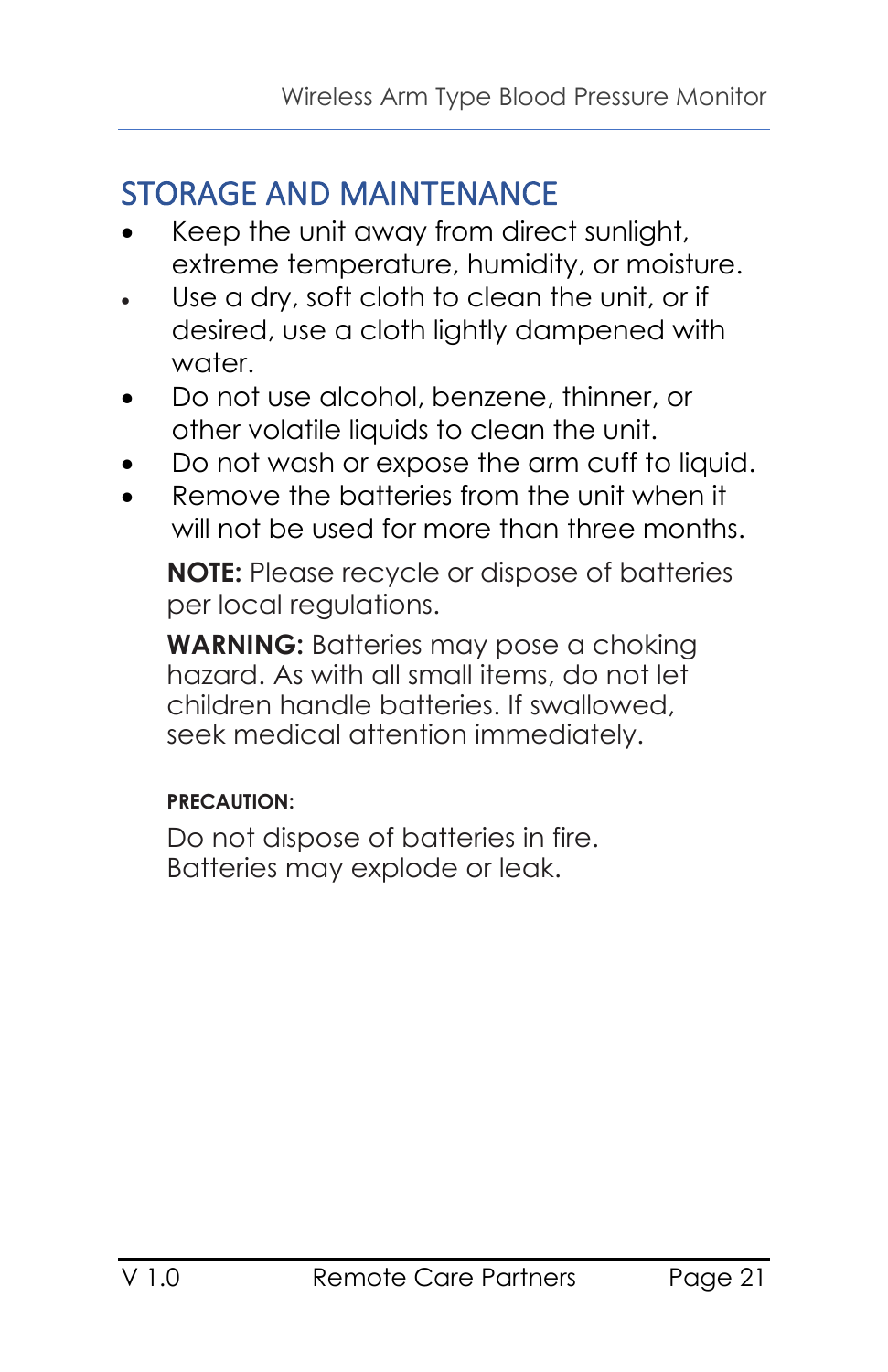# <span id="page-21-0"></span>SPECIFICATIONS

| Description                                                   | Automatic upper arm blood pressure monitor                                                                                      |                               |  |  |  |
|---------------------------------------------------------------|---------------------------------------------------------------------------------------------------------------------------------|-------------------------------|--|--|--|
| Display                                                       | LCD digital display                                                                                                             |                               |  |  |  |
| Measuring principle                                           | Oscillometric method                                                                                                            |                               |  |  |  |
| Measuring localization                                        | Upper arm                                                                                                                       |                               |  |  |  |
| Measurement                                                   | Pressure                                                                                                                        | 0~299mmHg                     |  |  |  |
| range                                                         | Pulse                                                                                                                           | 40~199 pulses/min             |  |  |  |
| Accuracy                                                      | Pressure                                                                                                                        | ±3mmHg                        |  |  |  |
|                                                               | Pulse                                                                                                                           | ±5% of reading                |  |  |  |
|                                                               | Pressure                                                                                                                        | 3 digits display of mmHg      |  |  |  |
| LCD<br>indication                                             | Pulse                                                                                                                           | 3 digits display              |  |  |  |
|                                                               | symbol                                                                                                                          | Memory/Heartbeat/Low battery  |  |  |  |
| Memory function                                               | 2x90 sets memory of measurement values                                                                                          |                               |  |  |  |
| Power source                                                  | 4pcs AA alkaline battery                                                                                                        |                               |  |  |  |
| Automatic power off                                           | in 1 minutes                                                                                                                    |                               |  |  |  |
| Main unit weight                                              | Approx.200g(batteries not included)                                                                                             |                               |  |  |  |
| Main unit size                                                | $132$ mm $\times$ 101mm $\times$ 46mm                                                                                           |                               |  |  |  |
| Main unit lifetime                                            | 10,000 times under normal use                                                                                                   |                               |  |  |  |
| <b>Battery life</b>                                           | Could be used for 300 times for normal condition                                                                                |                               |  |  |  |
| Accessories                                                   | Cuff, instruction manual                                                                                                        |                               |  |  |  |
|                                                               | Temperature                                                                                                                     | $5^{\circ}$ C~40 $^{\circ}$ C |  |  |  |
| Operating<br>environment                                      | Humidity                                                                                                                        | 15%~93%RH                     |  |  |  |
|                                                               | Air pressure                                                                                                                    | 86kPa~106kPa                  |  |  |  |
| Storage<br>environment                                        | Air pressure:86kPa~106kPa<br>Temperature-20 °C~55°C; Humidity:10%~93%RH;<br>avoid crash, sun burn or rain during transportation |                               |  |  |  |
| Note:the product can not be operated at an altitude of 2000m. |                                                                                                                                 |                               |  |  |  |
|                                                               |                                                                                                                                 |                               |  |  |  |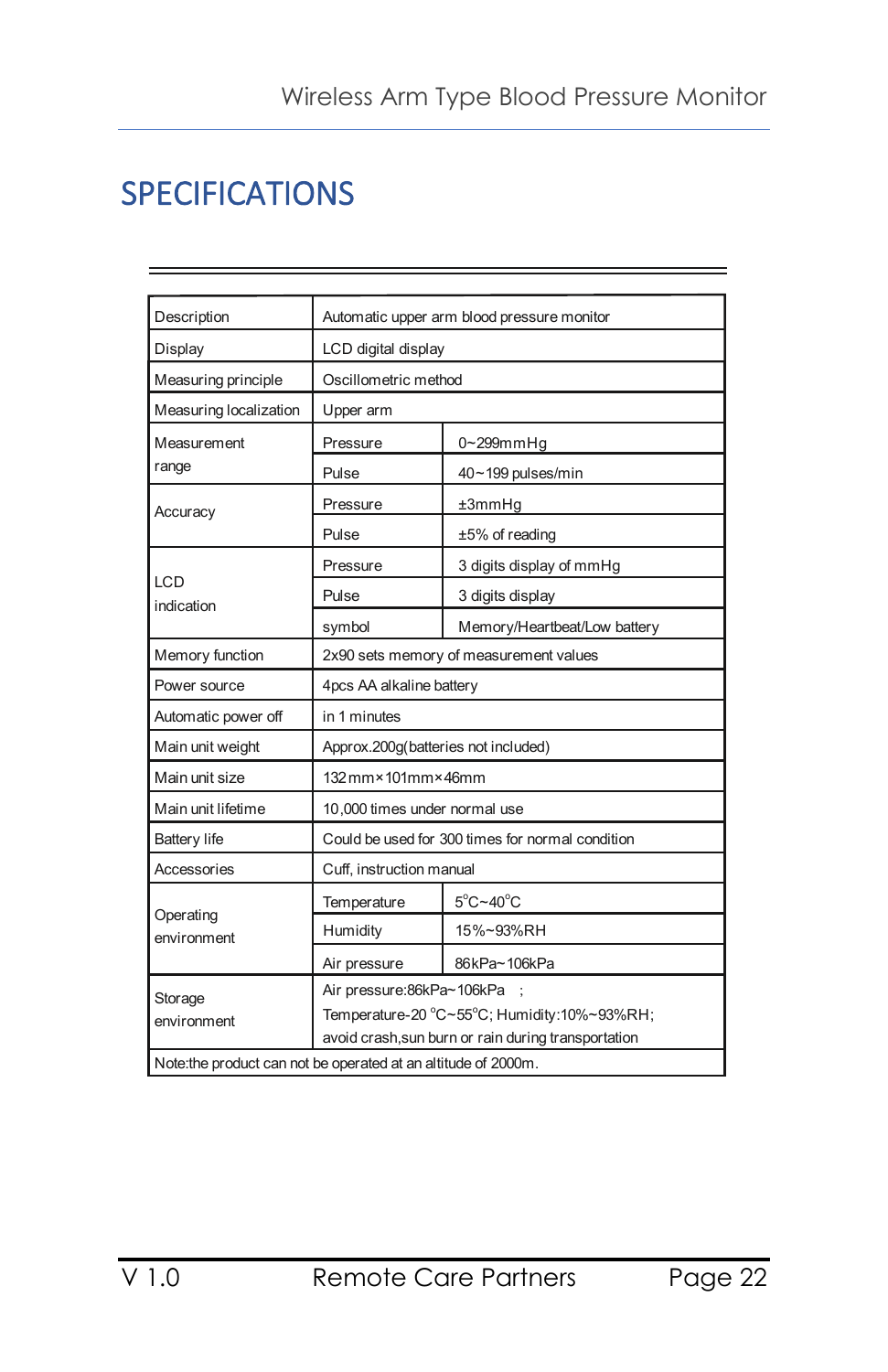## <span id="page-22-0"></span>CONTACT INFORMATION AND NOTICES

**Remote Care Partners** 855-477-7000 [www.remotecarepartners.com](http://www.remotecarepartners.com/)

#### <span id="page-22-1"></span>FCC Compliance Statement

This device complies with part 15 of the FCC Rules. Operation is subject to the following two conditions:

- 1. This device may not cause harmful interference, and
- 2. This device must accept any interference received, including interference that may cause undesired operation.